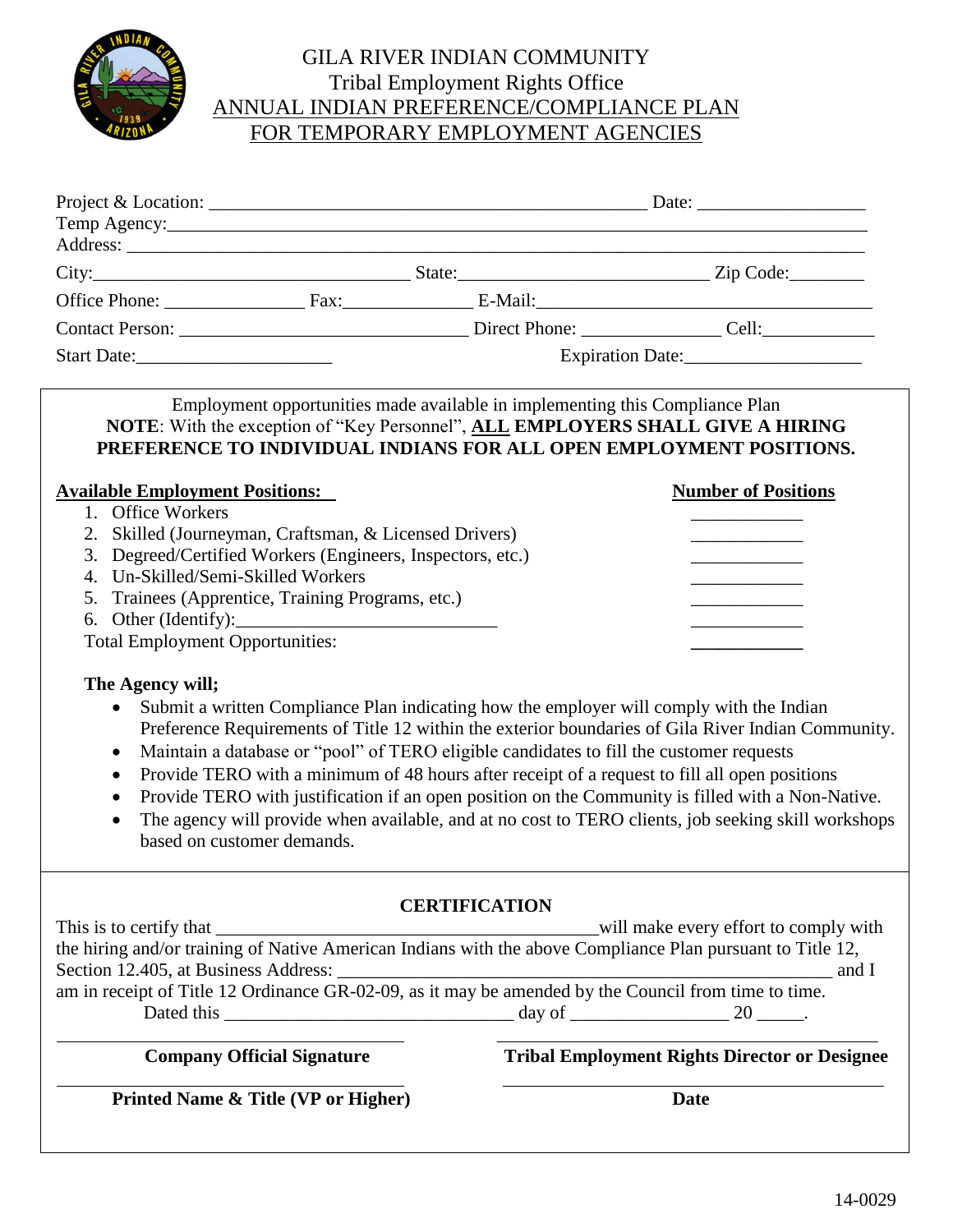

## GILA RIVER INDIAN COMMUNITY Tribal Employment Rights Office<br>ANNUAL INDIAN PREFERENCE/COMPLIANCE PLAN FOR TEMPORARY EMPLOYMENT AGENCIES

|                        | <b>EMPLOYMENT POSITION</b>                                            |                                |  |  |  |  |
|------------------------|-----------------------------------------------------------------------|--------------------------------|--|--|--|--|
|                        |                                                                       |                                |  |  |  |  |
|                        |                                                                       |                                |  |  |  |  |
|                        |                                                                       |                                |  |  |  |  |
|                        | <b>QUALIFICATION FOR EMPLOYMENT POSITION</b>                          |                                |  |  |  |  |
|                        |                                                                       |                                |  |  |  |  |
|                        |                                                                       |                                |  |  |  |  |
|                        |                                                                       |                                |  |  |  |  |
|                        |                                                                       |                                |  |  |  |  |
|                        | <b>SALARY PER HOUR AND PAYROLL SCHEDULE</b>                           |                                |  |  |  |  |
|                        |                                                                       |                                |  |  |  |  |
| Employee will be paid: |                                                                       |                                |  |  |  |  |
|                        |                                                                       |                                |  |  |  |  |
|                        |                                                                       |                                |  |  |  |  |
|                        | Employee will receive a payroll check for the amount of hours worked: |                                |  |  |  |  |
|                        | Daily                                                                 | $\Box$ Weekly $\Box$ Bi-Weekly |  |  |  |  |
|                        |                                                                       |                                |  |  |  |  |
|                        | TIME, DATE, & LOCATION TO REPORT                                      |                                |  |  |  |  |
|                        |                                                                       |                                |  |  |  |  |
|                        |                                                                       |                                |  |  |  |  |
|                        |                                                                       |                                |  |  |  |  |
|                        |                                                                       |                                |  |  |  |  |
|                        |                                                                       |                                |  |  |  |  |
|                        |                                                                       |                                |  |  |  |  |
|                        |                                                                       |                                |  |  |  |  |
|                        |                                                                       |                                |  |  |  |  |
|                        |                                                                       |                                |  |  |  |  |
|                        |                                                                       |                                |  |  |  |  |
|                        |                                                                       |                                |  |  |  |  |
|                        |                                                                       |                                |  |  |  |  |
|                        |                                                                       |                                |  |  |  |  |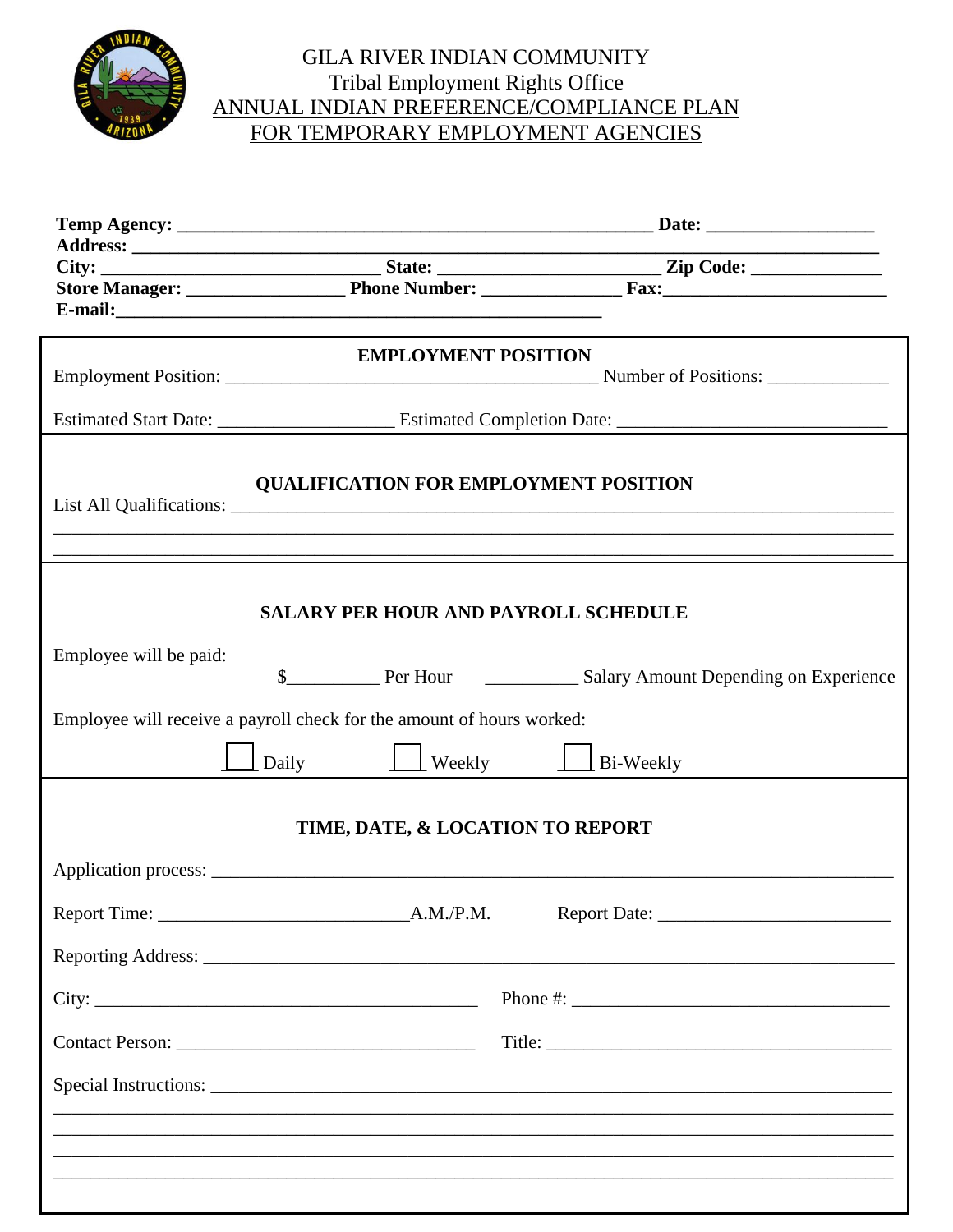

## GILA RIVER INDIAN COMMUNITY Tribal Employment Rights Office ANNUAL INDIAN PREFERENCE/COMPLIANCE PLAN FOR TEMPORARY EMPLOYMENT AGENCIES

|                      | Contact Person:<br>Phone Number: |  |                    |                |                        |                            |
|----------------------|----------------------------------|--|--------------------|----------------|------------------------|----------------------------|
| <b>Employee Name</b> | Trade or Title Wage              |  | American<br>Indian | Non-<br>Indian | Lay-Off<br><b>Date</b> | <b>Termination</b><br>Date |
| 1.                   |                                  |  |                    |                |                        |                            |
| 2.                   |                                  |  |                    |                |                        |                            |
| 3.                   |                                  |  |                    |                |                        |                            |
| 4.                   |                                  |  |                    |                |                        |                            |
| 5.                   |                                  |  |                    |                |                        |                            |
| 6.                   |                                  |  |                    |                |                        |                            |
| 7.                   |                                  |  |                    |                |                        |                            |
| 8.                   |                                  |  |                    |                |                        |                            |
| 9.                   |                                  |  |                    |                |                        |                            |
| 10.                  |                                  |  |                    |                |                        |                            |
| 11.                  |                                  |  |                    |                |                        |                            |
| 12.                  |                                  |  |                    |                |                        |                            |
| 13.                  |                                  |  |                    |                |                        |                            |
| 14.                  |                                  |  |                    |                |                        |                            |
| 15.                  |                                  |  |                    |                |                        |                            |
| 16.                  |                                  |  |                    |                |                        |                            |
| 17.                  |                                  |  |                    |                |                        |                            |
| 18.                  |                                  |  |                    |                |                        |                            |
| 19.                  |                                  |  |                    |                |                        |                            |
| 20.                  |                                  |  |                    |                |                        |                            |
| 21.                  |                                  |  |                    |                |                        |                            |
| 22.                  |                                  |  |                    |                |                        |                            |
| 23.                  |                                  |  |                    |                |                        |                            |